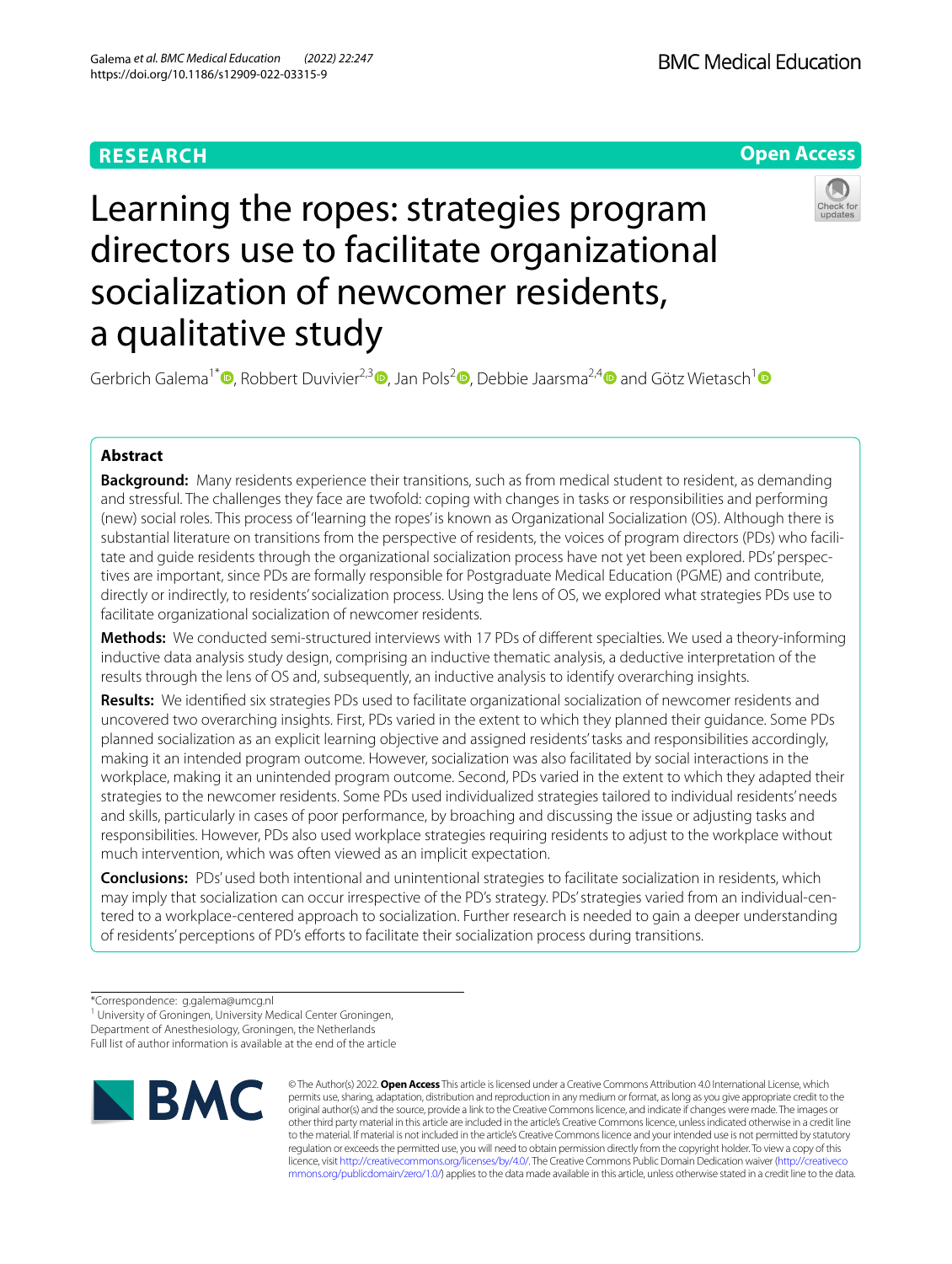**Keywords:** Faculty development, Newcomer adjustment, Organizational socialization, Postgraduate medical education, Program directors, Transitions

## **Background**

Residents experience many transitions throughout their educational career, not only the transition from student to resident but also transitions between rotations during residency training  $[1, 2]$  $[1, 2]$  $[1, 2]$ . These transitions can be demanding and stressful for them for several reasons [[3,](#page-11-2) [4](#page-11-3)]. First, residents have to adapt to a demanding role within a new context, which involves profound changes in tasks, responsibilities and expectations [[5,](#page-11-4) [6\]](#page-11-5). Second, residents need to learn how to perform their social roles, fnd out how to function well in a team and adapt to existing norms and customs. In organizational sciences, these challenges are referred to as Organizational Socialization (OS) which can be defned as 'a process by which an individual acquires the social knowledge and skills necessary to assume an organizational role' [\[7](#page-11-6)]. In doing so, newcomer residents become part of existing social, cultural and political practices and traditions within a department  $[8]$  $[8]$ . Therefore, 'learning the ropes' seems to be an important challenge in transitioning from one role to another [[9\]](#page-11-8).

Despite a growing interest in transitions in medical education, guidance (by others) to facilitate socialization of residents in transition has rarely been a subject of research. In Health Professions Education (HPE) literature, the topic of socialization has widely been discussed from diferent perspectives. A commonly used perspective that aims to understand the development of individual newcomers is Professional Identity Formation (PIF)  $[10, 11]$  $[10, 11]$  $[10, 11]$  $[10, 11]$ . In this perspective, socialization is seen as one of the driving forces behind the transformation of the individual from a layperson to a skilled professional [\[11](#page-11-10)]. Cruess et al. [\[11\]](#page-11-10) recognized that socialization and thus social interaction between individuals occurs in communities of practice. However, most research [[12](#page-11-11), [13](#page-11-12)] solely focuses on the perspective of the individual apprentice. It seems that PIF literature offers limited explanation about how 'others' in the community of practice perceive and support the individual apprentice's socialization process.

The concept of OS offers a theoretical lens to understand socialization from the perspective of both the individual and the 'other'. As Chao [\[14](#page-11-13)] stated, 'OS is a learning and adjustment process that enables an individual to assume an organizational role that fts both organizational and individual needs'. Based on a metaanalysis of 12.000 graduates in the corporate feld, Bauer and Erdogan proposed a general, linear three-phase model of organizational socialization  $[15, 16]$  $[15, 16]$  $[15, 16]$ . This model is often visualized as a linear three-phase model describing the socialization processes of a newcomer: phase one refers to factors related to new employee characteristics, new employee behaviors and organizational efforts to facilitate the transition; phase two refers to newcomer adjustment, indicating how well a newcomer in transition is doing; and phase three refers to new employee socialization outcomes [\[16](#page-12-0)]. In the feld of Health Professions Education, this model has been used in studies on the transition of undergraduate medical students into clinical clerkship [\[17\]](#page-12-1), and graduate nurse transition [\[18](#page-12-2)]. In these studies, the authors suggested to optimize transitions by organizational efforts, such as a formal or informal orientation, a limited number of workplace changes in the frst year of practice, mentorships or other documented strategies of social support [[17,](#page-12-1) [18](#page-12-2)]. Using individual perspectives of undergraduate medical students in their clinical rotations, Atherley et al. highlighted the role of insiders, i.e. faculty, to ensure adequate socialization to smooth the transition into a new clerkship [\[17](#page-12-1)]. However, in the context of the transition from student to resident, it has not yet been studied to what extent insiders, such as residency program directors (PDs), facilitate newcomer residents' transition into clinical practice and how newcomer residents are integrated into clinical teams. The latter refers to phase 1 of the aforementioned

organizational socialization model: organizational eforts to facilitate the transition  $[16]$  $[16]$ . To shed more light on residents' socialization processes and advance the understanding on this topic, we investigated program directors' (PDs) perspectives on the way they facilitate and guide

In teaching hospitals, PDs play an important role in the socialization process of residents through both frequent interactions during daily work activities and their formal leadership position. In daily practice, PDs are part of the community of practice in which newcomer residents enter. Here, socialization occurs through social interaction between individuals (i.e. members of the health care team), which advances learning [[11](#page-11-10)]. PDs' formal leadership position comprises responsibility and accountability for the structure, organization and administration of the entire residency program [[19\]](#page-12-3). Despite the role PDs have in the socialization process of newcomer residents and their responsibility and engagement in the residency program, it is yet unknown *how* they support the socialization process of newcomer residents. Insight into PDs' strategies to foster newcomer residents' transition and

newcomer residents.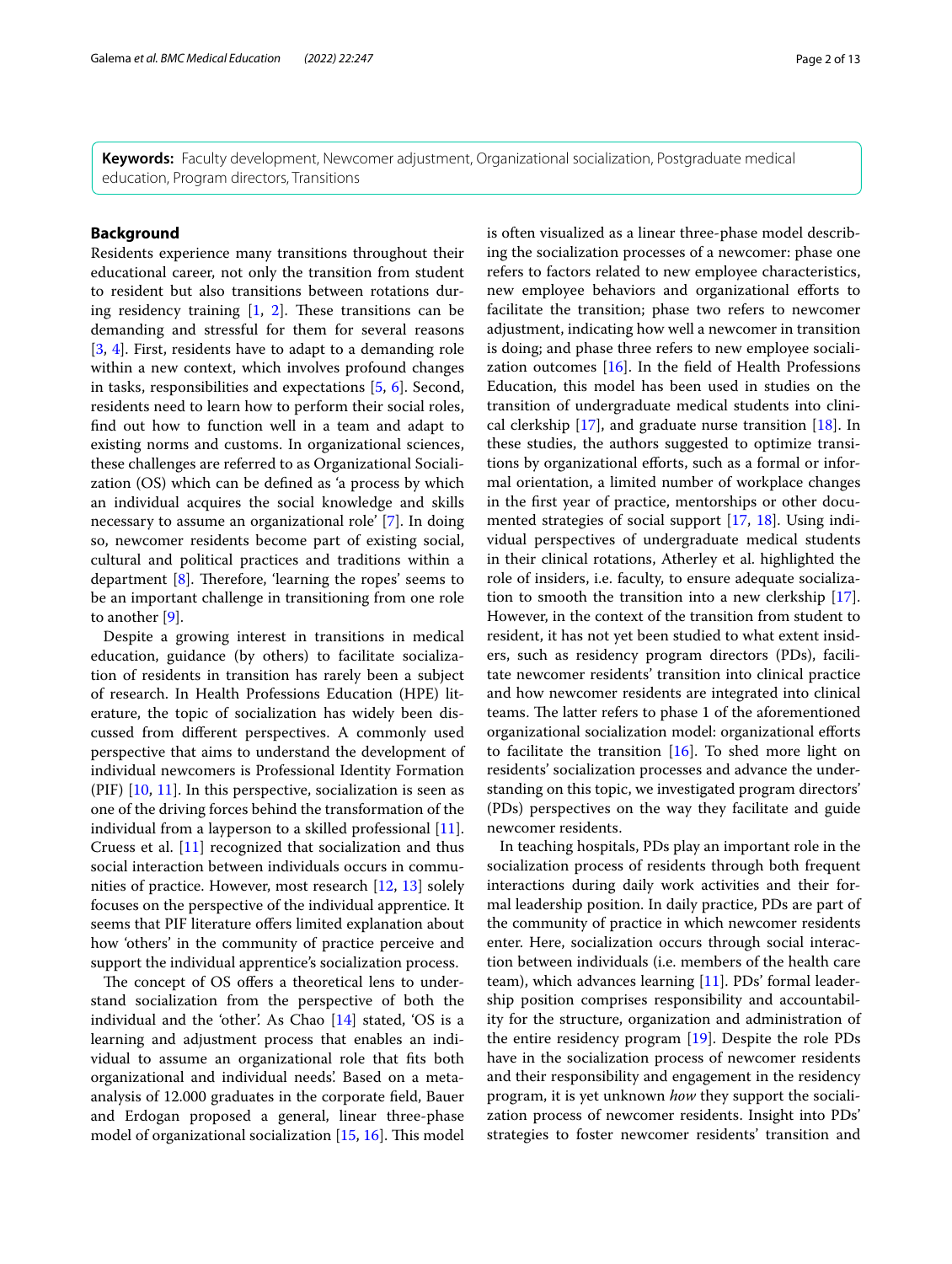socialization can help reduce stress among residents during transitions [[20\]](#page-12-4).

In a frst step to explore this gap in the literature, we decided to do a qualitative study to gather rich and meaningful information and explore the full range of what a PD can do to foster socialization. We formulated the following research question: What strategies do PDs use to facilitate organizational socialization of newcomer residents? To answer this research question, we conducted a multi-site, qualitative study using semi-structured interviews and inductive thematic data analysis [[21\]](#page-12-5). Subsequently, we used Organizational Socialization as an analytical lens to describe and better understand PDs' efforts to facilitate residents' socialization, because OS encompasses organizational strategies to structure experiences of an individual in transition from one role to another [[7\]](#page-11-6). Finally, we used inductive analysis to identify overarching insights.

## **Methods**

#### **Study setting – context**

This study was conducted in one academic center and seven teaching hospitals in the Netherlands. We included Program Directors, associate Program Directors and supervisors (from here on named PD) who were members of a dedicated team responsible for Postgraduate Medical Education (PGME) of residents. A PD can be responsible for up to 75 residents. PGME consists of competency-based education that meets national requirements [\[22](#page-12-6)] and is structured into specialty-specifc national curricula with local training plans. Based on these local training plans, the PD and the resident together create a personal training plan that keeps track of individual competencies and learning needs [\[22](#page-12-6)]. PDs need to develop pedagogical competencies that can be obtained through (mandatory) pedagogical training (e.g. train the trainer courses). PDs are supported by managerial / administrative assistants, who look after the placement side of residents' employment. Every hospital has a central PGME committee consisting of several PDs and residents from diferent specialties, which is chaired by a dean. The committee is responsible for the quality and collaboration of the diferent PGME programs within the hospital [\[22](#page-12-6)]. In all participating hospitals, PGME committees are supported by educational (policy) advisors and scientists.

#### **Participants**

To ensure participants were able to describe their experiences with newcomer residents in transition, participants were required (1) to work as a PD, associate PD or supervisors in a dedicated team that was responsible for PGME of residents in a hospital-based specialty and (2) to collaborate with newcomer residents on a regular basis. We purposively sampled [\[23](#page-12-7)] PDs from different specialties –covering the entire spectrum of surgical, medical and supportive specialties– and different hospitals, to ensure diversity in PGME programs and work environments. This broad sample was intended to elicit rich and meaningful information and a broad variety of descriptions to help answer the research question [[24\]](#page-12-8), which could in turn facilitate transferability to other settings [\[25](#page-12-9)]. Participants were invited by e-mail, stating the purpose of the study and assuring that all data would be treated confidentially, anonymity would be guaranteed and participants could withdraw at any time [\[25\]](#page-12-9). Of the 39 PDs we invited, 17 agreed to participate and were interviewed. Six participants worked at an academic center and 11 worked at different non-academic teaching hospital. Four PDs did not meet the inclusion criteria since they did not collaborate with first-year residents on a regular basis. They suggested to interview other faculty instead, i.e. associate PDs and supervisors who were dedicated to guiding and supporting first-year residents, and were working in a dedicated team with the PD. Characteristics of the participants are shown in Table [1](#page-2-0).

<span id="page-2-0"></span>**Table 1** Characteristics of the participants  $(n = 17)$  interviewed in this study

| <b>Attribute</b>                                                     | Number of<br>participants |
|----------------------------------------------------------------------|---------------------------|
| Gender                                                               |                           |
| Female                                                               | $\mathfrak{D}$            |
| Male                                                                 | 15                        |
| Hospital                                                             |                           |
| Academic hospital                                                    | 6                         |
| Non-academic teaching hospital                                       | 11                        |
| Specialty: surgical                                                  |                           |
| Surgery                                                              | 4                         |
| Obstetrics and Gynecology                                            | 3                         |
| Specialty: non-surgical                                              |                           |
| Internal medicine                                                    | 5                         |
| Radiology and nuclear medicine                                       | $\mathfrak{D}$            |
| Pediatrics                                                           | 1                         |
| Anesthesiology                                                       | 1                         |
| Pathology                                                            | 1                         |
| Role                                                                 |                           |
| Program Director                                                     | 13                        |
| Associate Program Director                                           | $\mathfrak{D}$            |
| Dedicated supervisor responsible for PGME of first-year<br>residents | 2                         |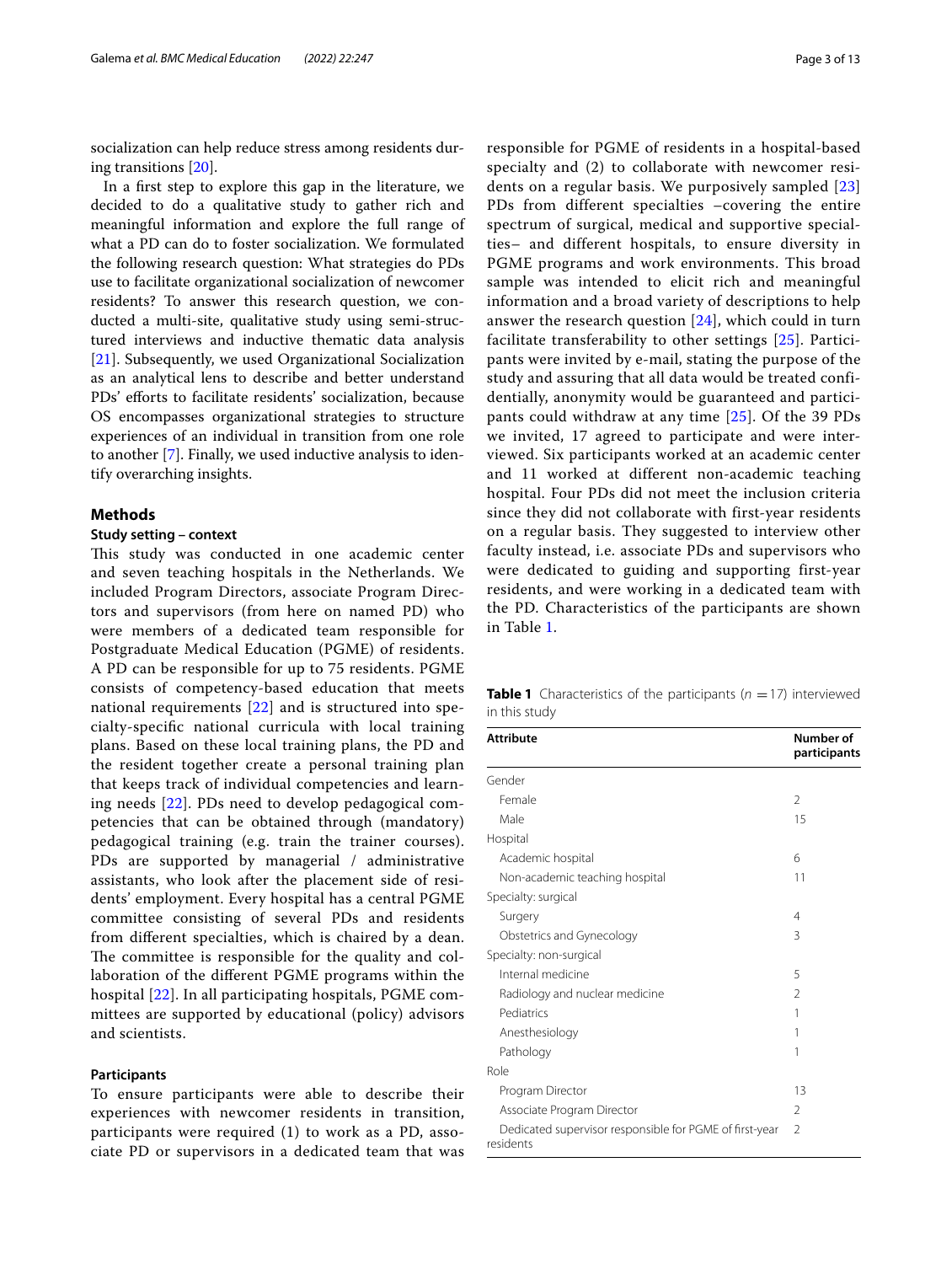## **Study design, data collection and analysis** *Study design*

We used a theory-informing inductive data analysis study design [\[26](#page-12-10)]. We conducted semi-structured interviews to collect data that was relevant to our research question. Data analysis involved three distinct phases: (1) an explorative, a-theoretical, inductive phase, in which we coded the interview transcripts without using a predefned coding scheme and grouped the codes into themes (thematic analysis), which is an appropriate method to 'identify, analyze, report patterns within the data and helps to identify or examine underlying ideas, assumptions, and conceptualizations' [\[21](#page-12-5)]. (2) a theory-driven, deductive phase, in which we used the analytical lens of Organizational Socialization (OS) tactics [\[7\]](#page-11-6) to deepen our understanding of the constructed themes and further refne and make sense of the phenomenon studied  $[27]$  $[27]$ . (3) in the final phase, we moved from deduction to induction and sought to identify and explicate overarching insights [\[28\]](#page-12-12).

#### *Data collection*

In the period April to June 2018, the frst author conducted semi-structured interviews with all participants. Two other researchers (JP, MB) accompanied and observed the frst author in 4 interviews and the remaining interviews were conducted by the frst author alone. Including these two researchers in the interview process contributed to crystallization, as their perspectives provided us with a more complex, in-depth, but still thoroughly partial understanding of the issue [\[24](#page-12-8)]. The interviews were guided by an interview guide (Additional file  $1$ ). To ensure rigor  $[24]$  $[24]$  GG made field notes after every interview and debriefed with JP and GW to discuss the responses of the interviewees. The debriefings provided additional insights into un- or underexplored topics that seemed relevant to the research question. The interview guide was rephrased accordingly and un(der) explored areas were elaborated on in consecutive interviews [[23\]](#page-12-7) as an iterative part of the research cycle [\[25](#page-12-9)]. The interviews lasted 35 to 90min, were recorded and transcribed verbatim using F4transkript [\[29\]](#page-12-13). Data collection was continued until no new information was obtained from PDs' explanations of how they facilitated newcomer residents' transitions.

## *Data analysis*

Data analysis consisted of 3 phases, as described above (inductive – deductive – inductive). Phase 1 (inductive): We performed thematic analysis using the steps proposed by Braun et al. [\[21](#page-12-5)]. First, two authors (GG and JP) familiarized themselves with the data. Then, the first author inductively coded all interviews line by line, without trying to ft it into a pre-existing coding frame [[21](#page-12-5)]. Next, GG and JP moved from coding to searching for initial themes. Semantic analysis showed the PDs' perspectives of tasks residents performed during the frst period of their new job. After that, the initial themes were reviewed within the team and we noticed that the PDs also focused on the experiences of residents in transition. We became interested in the examples the PDs mentioned to illustrate their support to residents in this phase of training. Therefore, we decided to expand our scope from solely focusing on residents' tasks to including PDs' underlying ideas, assumptions and conceptualizations [\[21,](#page-12-5) [27](#page-12-11)] about newcomer residents' transition, and their support during the transition period. Phase 2 (deductive): To further shape and defne the initial themes, two researchers (GG and RD) deductively compared the data [[30\]](#page-12-14) to the descriptions of van Maanen & Schein's [[7\]](#page-11-6) concepts of OS tactics, which will be described in more detail in a separate section below. Phase 3 (inductive): To get richer insights, we used an inductive approach and synthesized our fndings to uncover overarching insights [[28](#page-12-12)].

Throughout the analytical process, the entire research team held regular meetings to review the coding process, discuss the data interpretation and reach a mutual understanding of codes and themes. The team meetings, therefore, contributed to the analytical process and ensured the credibility and the consistency of the interpretation. The first author maintained an audit trail to keep track of the team's thinking process and document analytic decisions. Qualitative data analysis was supported by Atlas.ti, version 8 [\[31](#page-12-15)].

#### **Analytic framework**

We used OS theory as a lens to further interpret the fndings of our thematic analyses, in particular the description of socialization tactics. These tactics are characterized by how others in the organization let newcomers adjust to their new role. This teaching and learning process is referred to as the OS process. Each tactic is represented as a distinguishable set of events that afect individuals in transition. The overarching goals of the OS process is the sustainability of the organization, through transmission of values and information [[7\]](#page-11-6). Van Maanen & Schein proposed 6 diferent OS tactics, which are often used in empirical research in organizational literature [[32–](#page-12-16)[34\]](#page-12-17). A summary of the tactics is provided in Table [2](#page-4-0). Each tactic is illustrated by describing the underlying two opposites.

#### **Refexivity**

From our constructivist perspective, we are aware that realities are socially constructed [\[35](#page-12-18)] and that our interests, perspectives and backgrounds shaped the research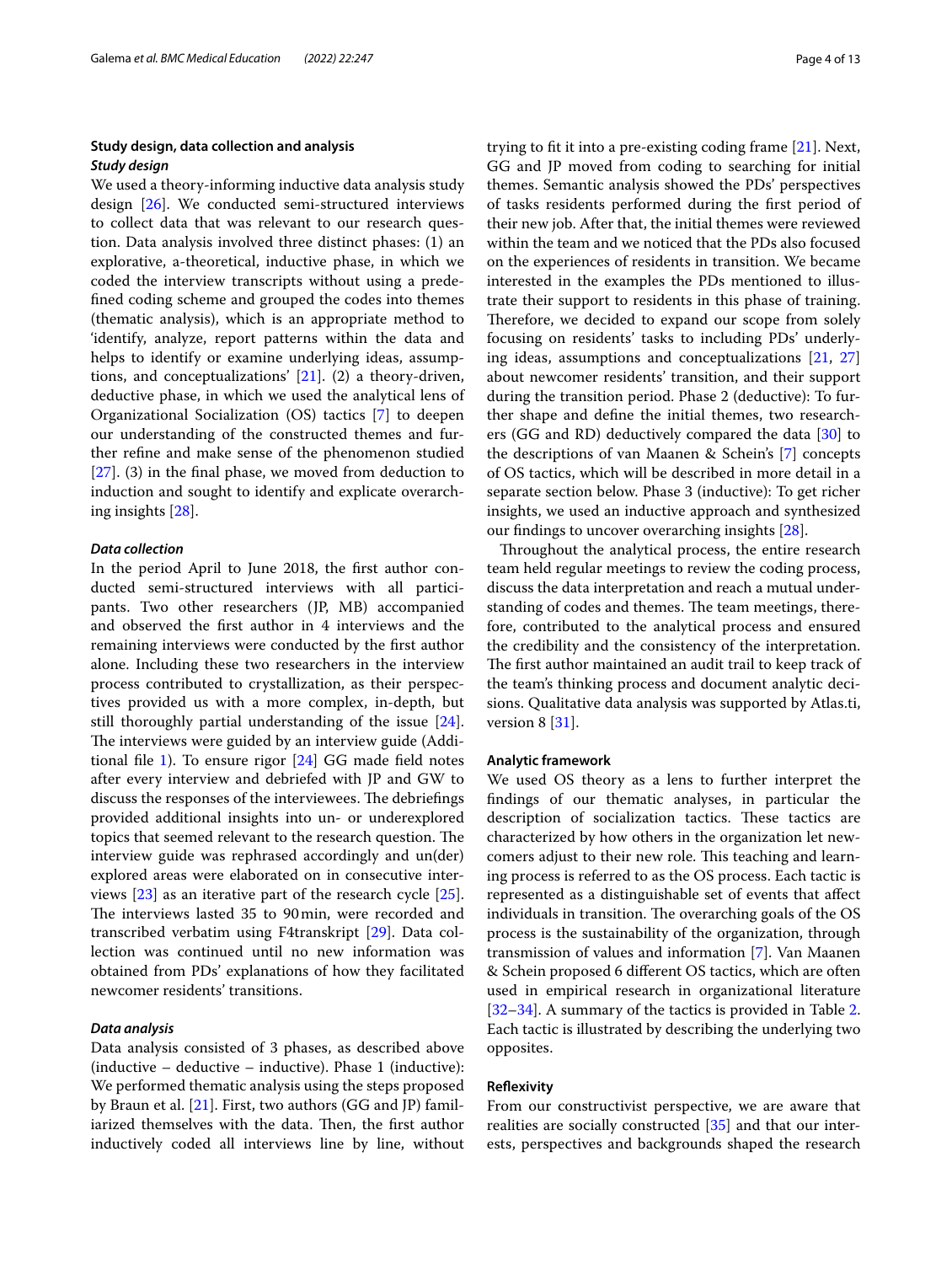| <b>Tactic</b>                                    | <b>Description</b>                                                                                                                                                                                                                                                     |
|--------------------------------------------------|------------------------------------------------------------------------------------------------------------------------------------------------------------------------------------------------------------------------------------------------------------------------|
| Collective and individual socialization tactic   | The degree to which newcomers are socialized in a group with common experiences, or separated from<br>other newcomers so they have 'a more or less unique set of experiences'                                                                                          |
| Formal and informal socialization tactics        | Whether newcomers participate in a structured program tailored to their role of newcomer, separated<br>from regular employees, or in a program that does not distinguish the newcomers' role from other roles,<br>so they learn their new role through trial and error |
| Sequential and random socialization tactic       | The degree to which the organization plans the socialization as a gradual process or more random,<br>when the sequence of steps is unknown or ambiguous                                                                                                                |
| Fixed and variable socialization tactic          | The degree to which the organization expects that socialization occurs within a fixed timeframe, or more<br>variable giving newcomers few cues as to when to expect a given boundary passage                                                                           |
| Serial and disjunctive tactic                    | The degree to which newcomers are socialized with the help of role-models, or not                                                                                                                                                                                      |
| Investiture and divestiture socialization tactic | The degree to which organizations build upon the capabilities and values newcomers acquired previ-<br>ously and affirm their gained self-image, or deny and strips away certain newcomer characteristics and<br>rebuild newcomers' self-image                          |

<span id="page-4-0"></span>**Table 2** Description of Organizational Socialization Tactics; summary of Van Maanen and Schein [[7\]](#page-11-6)

and interpretation of the data throughout the study [\[24](#page-12-8), [36\]](#page-12-19). All members of the research team have been experiencing transitions: from school to work and from one job to another, which shaped our thoughts in this research process. Two researchers were experienced in newcomer transitions from the leadership perspective. In their respective roles as PD (GW) and leader of a Research Network (DJ) they supported many newcomers in their first job. Three researchers, a resident in anesthesiology (GG), a resident in psychiatry (RD) and a PD of anesthesiology (GW), worked in the researched context. Their experiences helped the entire team understand PDs' views and terminology, and embed PDs' descriptions into the lived experience [\[28](#page-12-12), [37](#page-12-20)]. However, a shortcoming of being an insider and too close with the participants in research could be that we as researchers assume and take certain situations for granted. To identify our preconceptions, we strived to build a team of researchers with various backgrounds: two team members worked outside the context under study (a professor in medical education with a background as a veterinarian, and a senior researcher with a clinical background and having the experience of working in non-clinical roles for the past 30years).

## **Results**

During our analysis, we identifed six strategies the PDs used. We deliberately chose to use the word strategies, because this word most closely matches the wording of the participants in the interviews. PDs' strategies are presented as themes and compared with the corresponding OS tactics, using the same order as they are mentioned in the paper of Van Maanen and Schein [[7\]](#page-11-6) (see Table [3](#page-5-0)). Then we will provide more detailed descriptions of the strategies, which is a more abstract summation of the issues at hand. The descriptions are supported by illustrative quotes. Finally, we will present two overarching insights we uncovered.

## **Approaching newcomer residents as a group or as individuals**

This strategy describes the way the PDs approached newcomer residents' socialization. Some PDs separated newcomer residents from their more experienced peers, and other health care professionals. As such, PDs actively contributed to residents' socialization process, because it appeared as a team building activity.

*'In the frst year they've got radiation training, which is a three-and-a-half week course [which is in another city, so they have to stay overnight] (…) so then, they defnitely get to know each other very well.' (P12).*

Other PDs acknowledged the importance of collective, group socialization, i.e. as a group of newcomer residents. However, PDs were not actively guiding this socialization process.

*'Well, I think it's a sign that the group atmosphere's just fne (…) I think it's something that's just growing and not something we've arranged.' (P7).*

However, the PDs agreed upon the importance of group processes in newcomer residents' socialization. Since residents worked under similar conditions and faced similar challenges, they could support each other in both work and private situations.

*'They also do things together. This contributes to an overall feeling of safety and comfort. The group atmosphere's really important.' (P14).*

In contrast to approaching newcomers as a group, we also found examples of approaching newcomers as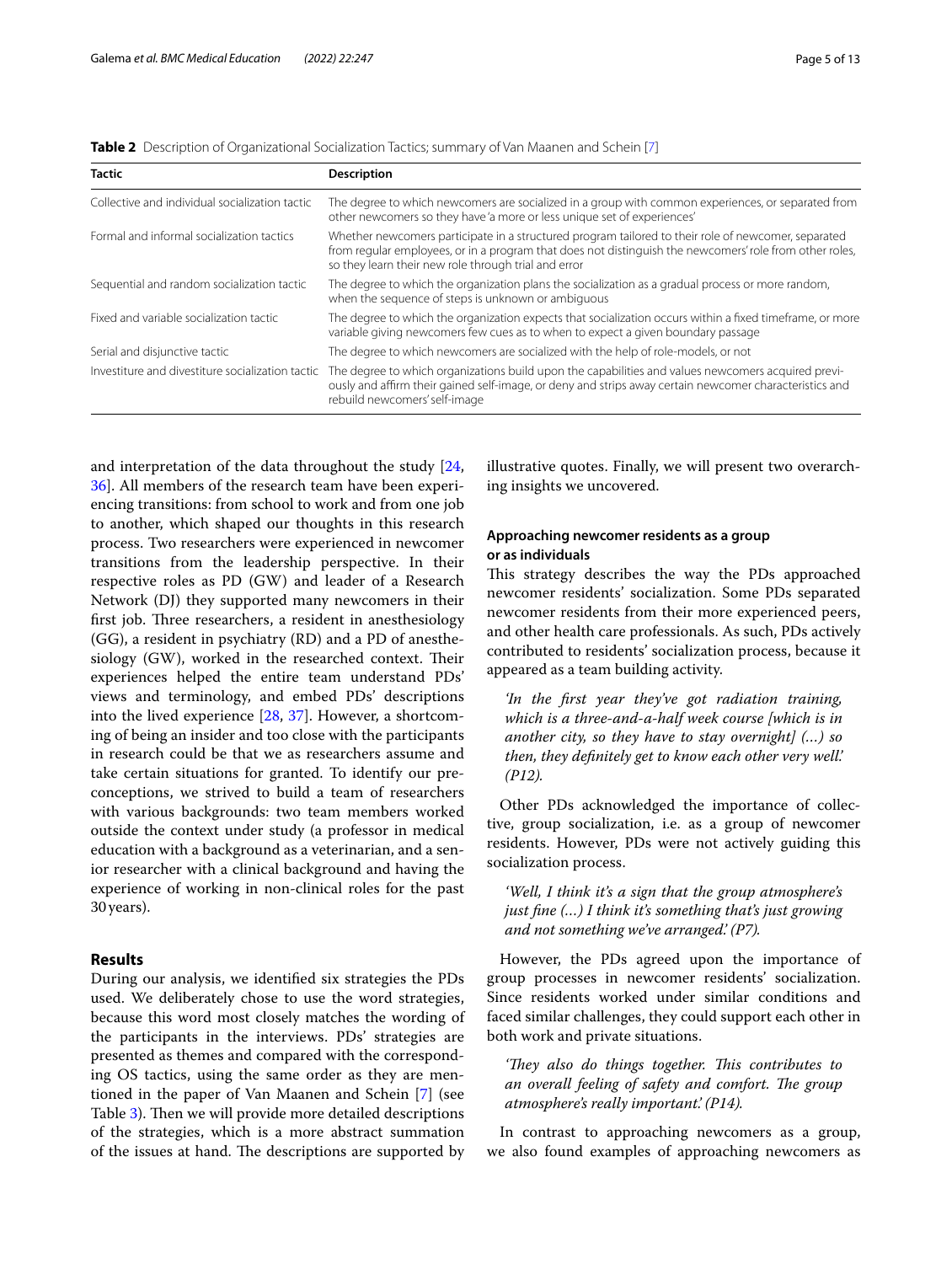## <span id="page-5-0"></span>**Table 3** Comparison between strategies the program director used and the socialization tactics OS

| <b>Strategy</b>                                                                           | <b>Description</b>                                                                                                                                                                                                                                                                                                                                                                                                                                        | Name tactic in OS                                |
|-------------------------------------------------------------------------------------------|-----------------------------------------------------------------------------------------------------------------------------------------------------------------------------------------------------------------------------------------------------------------------------------------------------------------------------------------------------------------------------------------------------------------------------------------------------------|--------------------------------------------------|
| Approaching newcomer residents as a group or as<br>individuals                            | This strategy sets out how PDs focus on both<br>group and individual level. Some PDs actively<br>support the socialization process at group level by<br>organizing group activities. Other PDs observe the<br>socialization process of peer groups of residents<br>without any active involvement. PDs mainly sup-<br>port the socialization process of individuals by<br>focusing on residents with poor performance.                                    | Collective and individual socialization tactic   |
| Facilitating newcomer residents in learning their<br>new role                             | This strategy describes PDs' support to residents in<br>learning their new role, which varies from facilitat-<br>ing newcomers with an extensive introduction<br>program to implicit learning of their new role at<br>the workplace. Once an introduction program<br>is implemented, socialization is often an unin-<br>tentional effect rather than an explicit learning<br>objective.                                                                   | Formal and informal socialization tactic         |
| Letting newcomer residents get acquainted with<br>many supervisors                        | This strategy outlines how PDs let newcomers<br>get acquainted with other health care profession-<br>als (doctors, nurses, secretary, et cetera). Some<br>PDs actively facilitate direct contact between<br>newcomer residents and other health care profes-<br>sionals. Other PDs do not introduce newcomers to<br>other health care professionals.                                                                                                      | Sequential and random socialization tactic       |
| Responding to the development of newcomer<br>residents during their socialization process | This strategy focuses on how PDs let newcom-<br>ers adjust to their new role over time. Some PDs<br>change the content of the role after a fixed time<br>frame without taking the individual residents'<br>development into consideration. Other PDs,<br>however, change the content of the role without<br>pre-defining a time frame, taking the residents'<br>individual development into consideration.                                                | Fixed and variable socialization tactic          |
| Making use of role modeling                                                               | This strategy sets out that PDs often make use<br>of role modeling to facilitate the socialization<br>processes of residents. Other health care workers<br>as well as the PDs themselves can be role models.<br>If PDs perceive to be a role model themselves, they<br>vary in the extent to which they make their role<br>modeling behaviors explicit. Unlike OS theory, no<br>examples of socialization without role modeling<br>emerged from the data. | Serial and disjunctive socialization tactic      |
| Acting upon expectations of newcomer residents'<br>adjustment to their new role           | This strategy describes the PDs' expectations of<br>newcomer residents' adjustment. Some PDs adapt<br>their approach to fit newcomer residents' char-<br>acteristics, others expect newcomer residents to<br>adjust to the (implicit) norms of the workplace.                                                                                                                                                                                             | Investiture and divestiture socialization tactic |

individuals. This approach was mainly used in situations where residents were performing poorly or even failing. As a PD signaled:

*'I don't see it as my job to listen to what a nurse and a resident are discussing, but I do consider it my job when a resident's wandering around and not in charge of the processes, failing in the emergency*  department. Then it's interesting to find out why it *happens and why he gets stuck.' (P13).*

In short, PDs approached residents both at group and individual level. The strategy of approaching newcomers at group level was described as both explicitly organized by the PD and happening by coincidence. In OS, the strategy of approaching newcomers as a group or as individuals is called the collective and individual socialization tactic.

## **Facilitating newcomer residents in learning their new role**

This strategy includes the way the PDs guided newcomer residents through the process of learning their role. Most PDs offered an introduction program to help newcomer residents to get started and familiarize themselves with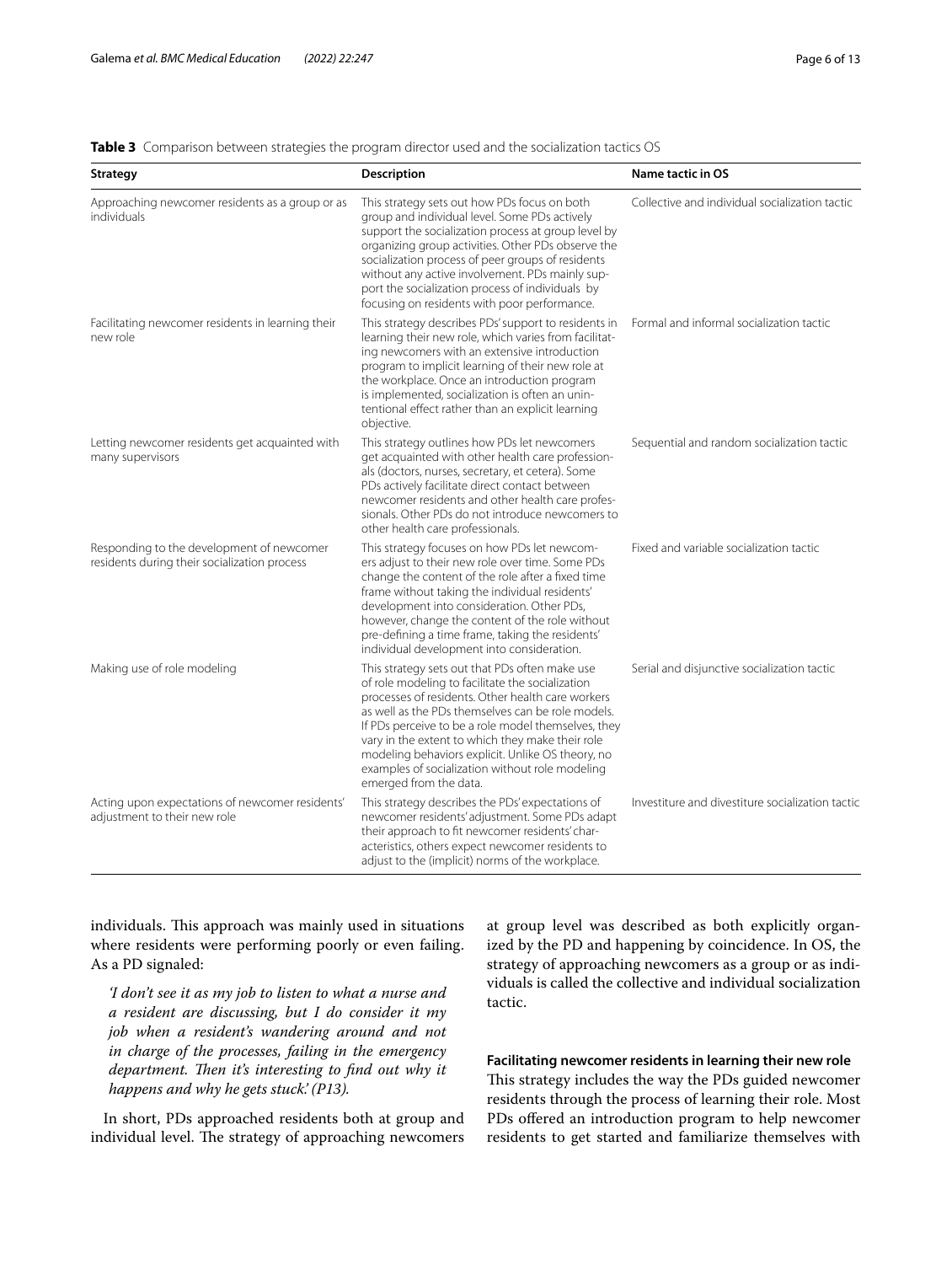their new role. However, only one PD explicitly mentioned that socialization was part of this program.

*'I made a schedule based on which residents can take a look at diferent laboratories with various equipment [and process demands] (…) so they can spend half a morning at one laboratory and then half a morning at another, to get to know the people, each other' (P16).*

In the other interviews, however, PDs stated that socialization was unintentional, even if an introduction program was provided.

Next to a formal introduction program, PDs strategy to take residents through the process of learning their role could often be characterized as facilitating implicit learning. The PDs described that the socialization process just happened naturally:

*'Ehm, but in an OR complex, you [residents] are guided by colleagues and also by experienced nurses, directly, indirectly, directive or in all kinds of different ways (…) and that involves implicit learning. You can't explain it, but it's really important (..) So it also happens in the emergency department, I don't know to which degree, but it happens for sure.' (P13).*

In summary, PDs' strategy to facilitate residents in learning their new role varied from a structured introduction program to implicit learning. When an introduction program was offered to newcomer residents, socialization often occurred as an unintentional efect and was rarely mentioned explicitly. In OS, this strategy is called the formal and informal socialization tactic.

## **Letting newcomer residents get acquainted with many supervisors**

This strategy refers to how PDs let newcomer residents get acquainted with many supervisors. Some PDs organized newcomer residents' work in such a way that at the beginning they only collaborated with a single or a few supervisors. The PDs did this by delineating their tasks and responsibilities. They increased the complexity of the residents' tasks and responsibilities over time and, consequently, the number of supervisors increased. In other words, the PDs explicitly structured the process in which residents became acquainted with many supervisors, which is part of the socialization process. This is illustrated by the next quote:

*'We gradually increase the complexity, for instance, (…) by [increasing] the number of supervisors the resident collaborates with on a daily basis. In the beginning they [the residents] start with one (jobrelated task), then they have 2 supervisors, whilst*  *there are 18 in total. (..) Later on, the number of residents' tasks increases. And, as a consequence, residents have to work with many other supervisors' (P16).*

Other PDs did not organize the process of getting acquainted with many supervisors. Therefore, newcomer residents had to get used to many new supervisors in a short period of time. The PDs recognized that this was challenging for newcomer residents.

*'Well, one aspect is: many supervisors, many opinions. (...) With a lot of supervisors, it's sometimes hard [for newcomer residents] to get a little grip [on the situation]: one supervisor absolutely does not allow method A, while another insists on using it, so there's sometimes a diference [in opinion], which can be a bit frustrating. You're looking for a single recipe [a standard way of doing things], and then it takes a while to discover that it can be done in many diferent ways' (P1).*

This quote illustrates that socialization occurs in the workplace, however it seems to happen unintentionally. In summary, the strategy of getting acquainted with many supervisors ranged from explicitly organizing the residents' tasks and responsibilities, through gradually increasing the complexity of their tasks and responsibilities and the number of supervisors over time, to making no arrangement at all. In all situations socialization occurred, intended and unintended. In OS, this strategy is called the sequential and random tactic.

## **Responding to the development of newcomer residents during their socialization process**

This strategy shows how PDs handle differences in newcomer residents' development over time. Some PDs changed newcomer residents' tasks and responsibilities after a fxed time frame and, therefore, did not consider diferences in development between residents. As one PD illustrated:

*'Erm, we've a six-week rule, six weeks of introduction, and during this period they work for a couple of weeks in the Cardiac Care Unit [in which patients with presumed cardiac pathology are diagnosed]. And in this hospital, residents also do cardiology night shifts at the nursing ward for a couple of weeks because, of course, you have to know a little about how things work there. And they're in the emergency department for a few weeks.' (P7).*

Other PDs did not change newcomer residents' tasks and responsibilities after a fxed time frame but customized supervision based on level of development. In other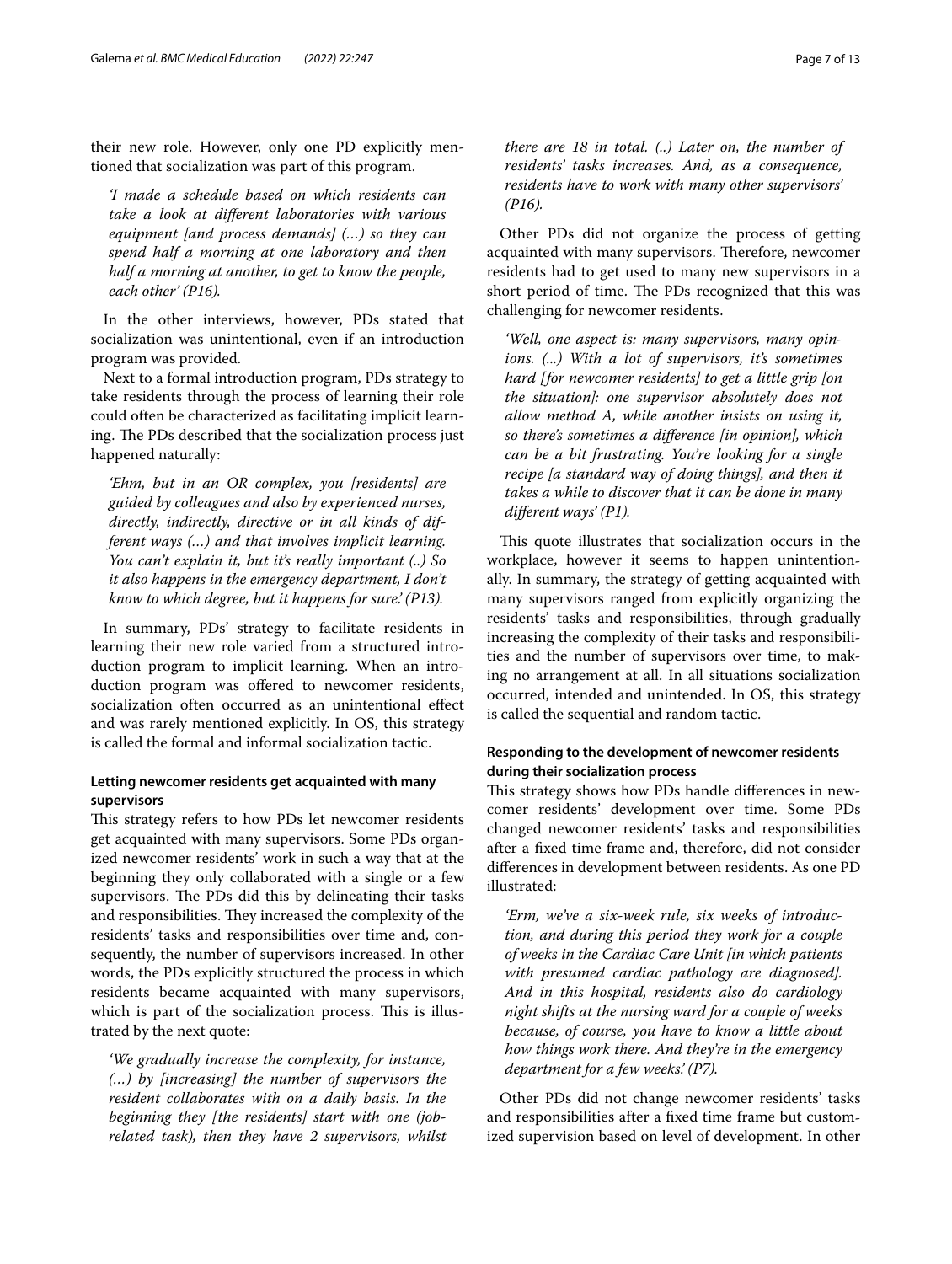words, the PD had a fexible time frame for changing the tasks and responsibilities of individual residents. As one PD mentioned:

*'And we also know [the resident's level of performance]. When we do shifts, you also want to check out the resident you'll be working with, then you know exactly what the resident can or cannot do. So, it's not so much that you have to 'pass that test', but rather that we adjust the level of supervision to the level of performance of the resident' (P12).*

In short, how PDs responded to newcomer residents' development over time varied from treating every resident the same within a set period of time and changing their tasks and responsibilities accordingly (the transition process has a fxed time frame), to adjusting tasks and responsibilities to ft individual newcomer residents' development (based on a flexible time frame). In OS, this tactic is called the fxed and variable socialization tactic.

#### **Making use of role modeling**

This strategy refers to how PDs use role modeling to support the socialization process of residents. All PDs mentioned that experienced colleagues, such as senior residents and other health care workers like supervisors, nurses and midwives, served as role models. As a PD stated about senior residents being role models:

*'Well, you often see, of course, that senior residents already know this [how things work] a little bit and they, of course, are a role model for their younger buddies. ('…') And in general perhaps a bit more accessible, approachable as a buddy (…).' (P6).*

Some PDs were aware that residents saw them as a role model. One PD said:

*'But I, I still value the master-apprentice relationship. I also occasionally do the handover myself. So they have to see how I do it, and they can just mirror me [my actions or behaviours].' (P5).*

Others assumed they were role models themselves, but did not make it explicit:

*'There are also residents of whom I think, well, you know, "if I'd do it [myself], it might just go faster" and then, yes, in the weekends, you just want things [the work] to be done quickly. An additional advantage is that a resident can also learn something from it.' (P7).*

In OS, using role modeling in socialization is called the serial tactic. The counterpart (disjunctive tactic) is described as lacking a role model. In the interviews, however, the PDs did not refer to situations where a role

model was absent. If PDs acted as role models themselves, they difered in the degree to which they made it explicit for residents.

## **Acting upon expectations of newcomer residents' adjustment to their new role**

This strategy shows how PDs varied in their expectations regarding newcomer residents' adjustment. Some PDs accepted newcomer residents as who they were and gave them positive social support, which eased the transition. As a PD stated:

*'We have an eye for the vulnerability of young doctors. When it's really busy, we also make sure that they get compliments. We also try to stimulate them in a positive way, so they don't have the impression of being [used as] a workhorse.' (P14).*

These PDs adjusted their strategy to individual newcomer resident' needs.

Other PDs expected residents to adjust to the (implicit) workplace norms and behaviours. A PD stated:

*'Tat's an important thing in [resident] training, (…) is of course that you [the resident] are not responsible, right? So you have to learn [the hierarchy and] your place as a resident. And [as a supervisor] you have to do things like if the resident thinks in one way and I want to do it in another way, then whatever it takes to do it my way must be done. And if that doesn't happen, the resident gets in.' (P8).*

In short, PDs difered in their expectations of newcomer residents' adjustment. Some PDs tailored their strategy to newcomer residents' needs, whereas others expected newcomer residents to adjust to the (implicit) norms of the workplace. In OS, this strategy is called the investiture and divestiture tactic.

## **Overarching insights across strategies**

Further inspection of the strategies we identifed provided two overarching insights into the way PDs support newcomer residents in their socialization process. The frst one refers to the extent to which the socialization process is deliberately planned beforehand (see Table [4](#page-8-0)). PDs can consider socialization as an explicit learning objective and arrange tasks and responsibilities accordingly. This makes socialization an intended outcome of the program. Alternatively, socialization can happen implicitly as a result of social interactions in the workplace, which is unintentional and may yield various outcomes and side-efects.

The second overarching insight is that the extent to which PDs accommodate newcomer residents' socialization can vary substantially (see Table [5](#page-8-1)). PDs tailor their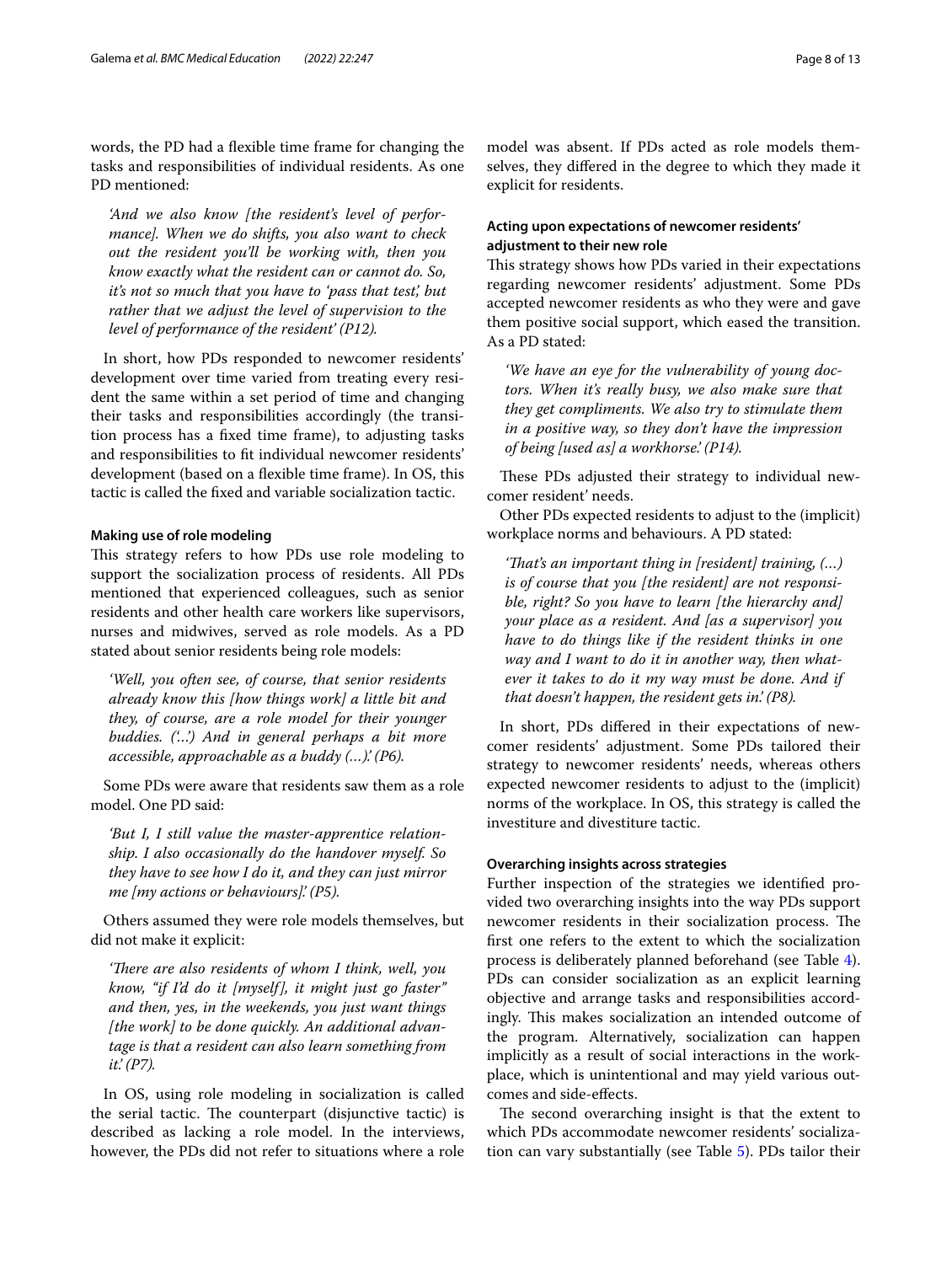<span id="page-8-0"></span>**Table 4** Overarching synthesis across all six socialization strategies: explicit (intentional) learning objectives & implicit (unintentional) effects

| Strategy                                                     | Socialization as an explicit (intentional) learning<br>objective     | Socialization as an implicit (unintentional) effect of<br>social interaction at the workplace                                              |
|--------------------------------------------------------------|----------------------------------------------------------------------|--------------------------------------------------------------------------------------------------------------------------------------------|
| Facilitating newcomers in<br>learning their new role         | Making socialization explicit in the introduction program            | Socialization is an <i>unintentional</i> effect of the introduction<br>program                                                             |
| Letting newcomers get<br>acquainted with many<br>supervisors | PDs explicitly let newcomers get acquainted with many<br>supervisors | Getting acquainted to other health care professionals is not<br>arranged and therefore socialization occurs unintentionally                |
| Making use of role modeling                                  | Making explicit to residents that the PD is a role model             | Assuming that PDs are a role model for residents without<br>making it explicit and therefore socialization is an uninten-<br>tional effect |

<span id="page-8-1"></span>**Table 5** Overarching synthesis across all six socialization strategies: individual-centered & workplace-centered approaches to socialization

| <b>Strategy</b>                                                                   | PDs adapt their strategy to individual<br>residents' needs                                                                                         | PDs expect residents to adjust to the norms of<br>the workplace                                                            |
|-----------------------------------------------------------------------------------|----------------------------------------------------------------------------------------------------------------------------------------------------|----------------------------------------------------------------------------------------------------------------------------|
| Approaching newcomers as a group or as<br>individuals                             | PDs use an individual strategy for residents with<br>poor performance                                                                              | PDs expect residents to adjust to their peer group                                                                         |
| Responding to the development of newcomers<br>during their socialization process  | PDs tailor their strategy to individual residents<br>and have a variable time frame for changing<br>newcomer residents' tasks and responsibilities | PDs treat every resident the same and change<br>newcomer residents' tasks and responsibilities<br>after a fixed time frame |
| Acting upon expectations of newcomer resi-<br>dents' adjustment to their new role | PDs accept residents' personal characteristics<br>and adapt their strategy to individual residents'<br>needs                                       | PDs expect residents to adapt to the (implicit)<br>norms of the workplace                                                  |

strategies to individual resident's needs by adjusting the residents' tasks and responsibilities, thereby creating a certain level of bespoke socialization, particularly around poor performance. In contrast to such individual level strategies, PDs can also employ workplace-centered strategies and expect newcomer residents to adjust to the workplace without much customization, which seems to stem from the implicit expectation that socialization comes naturally.

#### **Discussion**

This study aimed to deepen our understanding of what strategies PDs use to facilitate newcomer residents' transition and guide them through their socialization process. We identifed six diferent strategies, which seemed to correspond with the organizational tactics described by van Maanen and Schein [[7\]](#page-11-6). The overarching insights we uncovered by comparison across strategies showed that PDs strategies varied from mentioning socialization as an explicit (intentional) learning objective to considering socialization as an implicit (unintentional) effect of social interactions at the workplace. Furthermore, PDs difered in using an individual-centered or a more workplace-centered approach to socialization.

Our fnding that the PDs' socialization strategies were often unintentional, resonates with the literature [\[9,](#page-11-8) [38](#page-12-21)]. Haferty and Castellani stated that socialization often 'resides at an unconscious or unexamined level to the immediate social actors' [\[9](#page-11-8)]. Therefore it is not surprising that most PDs in our study did not mention socialization as an explicit and intentional learning objective. The observation that socialization occurred despite the absence of socialization as a learning outcome can be explained by the fact that socialization is regarded as one of the driving forces behind what sociologists call 'social reproduction' [[39](#page-12-22), [40](#page-12-23)]. In other words, socialization is a necessity to sustain the profession, the specialty, the department and the hospital. The observation that socialization occurs unintentionally may be further explained by the fact that existing social structures in the researched context  $[4, 41-45]$  $[4, 41-45]$  $[4, 41-45]$  $[4, 41-45]$ , such as connection with peers by sharing an office or collaboration with nurses on ward rounds, already propel the socialization of newcomers.

Consequently, it seems that, from a sociological perspective, the use of unintentional strategies can be explained. However, unintentionally using a socialization strategy contrasts with the principles of adult learning. It is essential for adult learners, including residents, to have clear learning goals and objectives [[46](#page-12-26)]. In addition, we did fnd examples of PDs who already used an intentional and explicit strategy to facilitate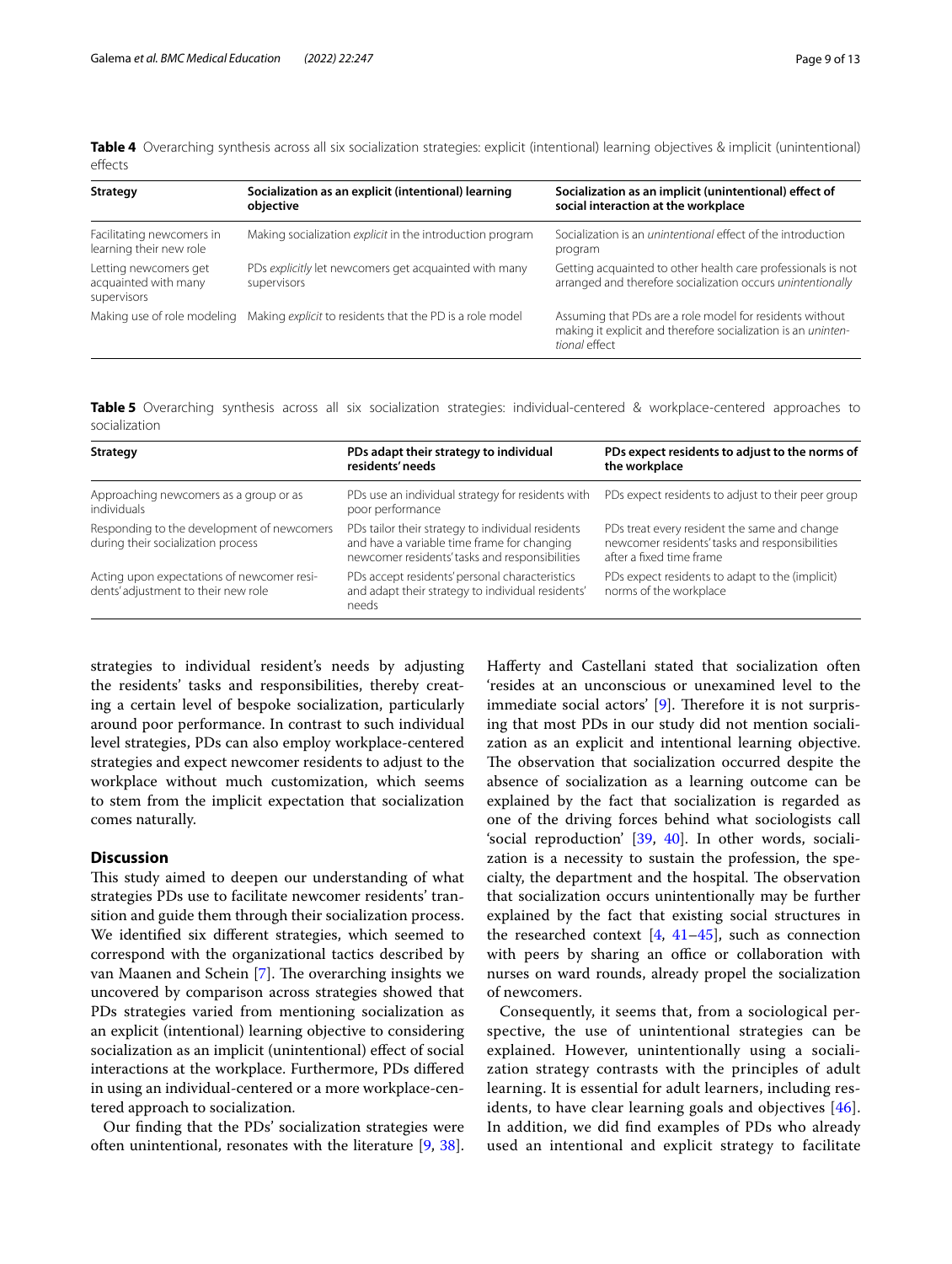the socialization of newcomer residents in transition, but when should PDs and faculty apply intentional strategies? The PDs in our study felt that some residents might struggle with establishing efective working relations with other health care professionals such as supervisors, nurses and peers. In such situations, we recommend to create an intentional strategy for helping residents build relationships to optimize their socialization process.

Our data showed that the PDs' strategies to foster socialization in residents were closely linked to residents' daily supervision at work, i.e. clinical supervision in delivering patient care. Therefore, the theoretical perspective of OS ofered us a useful conceptual tool to inform our subsequent analysis and a diferent lens to deepen our understanding and help us make sense of this complex social reality [\[27](#page-12-11)]. To smoothen newcomer residents' transition, it is important to reduce the stress they experience when they have to adapt to their new role within a new context facing challenges like establishing social interaction, mastering new tasks and responsibilities and meeting expectations  $[5, 6]$  $[5, 6]$  $[5, 6]$  $[5, 6]$ . The concept of OS difers from the way socialization is often conceptualized in Health Professions Education (HPE) literature. Haferty [[47](#page-12-27)] distinguished socialization from training by arguing that 'while any occupational training involves learning new knowledge and skills, it is 'the melding of knowledge and skills with an altered sense of self that diferentiates "training" from "socialization"'. In other words, Haferty clearly separated socialization from clinical tasks and responsibilities, whereas OS did not distinguish between these processes. Other scholars such as Biesta and van Braak [[8\]](#page-11-7) conceptualized socialization as one of the purposes of (medical) education. They differentiated socialization (becoming a member of the professional group), qualifcation (providing students with knowledge, skills and understanding) and subjectifcation (becoming a thoughtful, independent, responsible professional), but acknowledged that these aspects overlap. Consequently, the perspective of Biesta and van Braak shares with that of OS that socialization and clinical tasks and responsibilities –what Biesta and van Braak called qualifcation: the acquisition of knowledge, skills and understanding– overlap and are often intertwined. The difference between these two perspectives lies in their focus. While Biesta and van Braak focused on different educational purposes, OS was developed to focus on socialization in the workplace. In summary, a unifying theory of socialization is lacking; defnitions of socialization vary over time and across academic disciplines [\[14](#page-11-13), [47\]](#page-12-27). In the context of medical education, our deductive analysis through the lens of OS adds to this conversation as it reinforces the notion that socialization and clinical tasks and responsibilities are closely related and often overlap, particularly in newcomer residents.

Although the formal curricula of the researched PGME contexts are built around Competency Based Medical Education (CBME) [\[48\]](#page-12-28), we found examples in our data contrasting these tenets. One of the characteristics of CBME is using a learner-centeredness approach. Our data provided examples of PDs who adopted a learnercentered socialization strategy by adjusting their strategy to the individual development of the residents, focusing on personal characteristics of the resident and/or supporting poor-performing residents. However, our data also provided examples of PDs who adopted a workplace-centered socialization strategy. These PDs assumed that residents would adapt to their peer group and the implicit norms of the workplace. But, how can we explain these contrasts?

That some PDs preferred a workplace-centered approach to socialization can be explained as follows. Residents do not deliver patient care on their own, or in isolation. Delivering patient care is team work [\[49](#page-12-29)]. Therefore, it might be difficult for PDs to discern resi-dents' individual contributions from the team effort [\[49](#page-12-29)]. Moreover, it is not only important that every team member knows how to apply professional standards, it is also important that they are able to function in a team. Socialization is necessary for team work to be effective. Therefore, 'workplace-centered strategies'–such as expecting residents to adjust to their peer group and to adapt to the (implicit) norms of the workplace (see Table  $5$ )– might even be more important for individual residents, because they need 'to be able to work in a complex environment in which powerful, often informal, unmentioned, and largely hidden social forces take part' [[46\]](#page-12-26).

## **Strengths and limitations**

Our decision to apply the lens of the OS tactics to perform a theory-informing inductive data analysis after the data collection and thematic analysis was completed [\[26](#page-12-10)], may have prevented us from identifying any examples of the disjunctive tactic. Although our decision to do so can be seen as a limitation since we did not specifcally ask for participants' perceptions of each tactic, all other organizational tactics turned out to be present in the data, suggesting that the OS framework is applicable to our situation. This seems to be supported by van Maanen and Schein [\[7](#page-11-6)], who stated that organizational tactics 'theoretically, at least, can be used in virtually any setting'. If we had chosen a fully theory-informed inductive study design [\[26](#page-12-10)] in which the theory informs *every step* of the research process, it would have yielded potentially diferent outcomes. However, instead of developing or refning a theory, we aimed to broaden our understanding of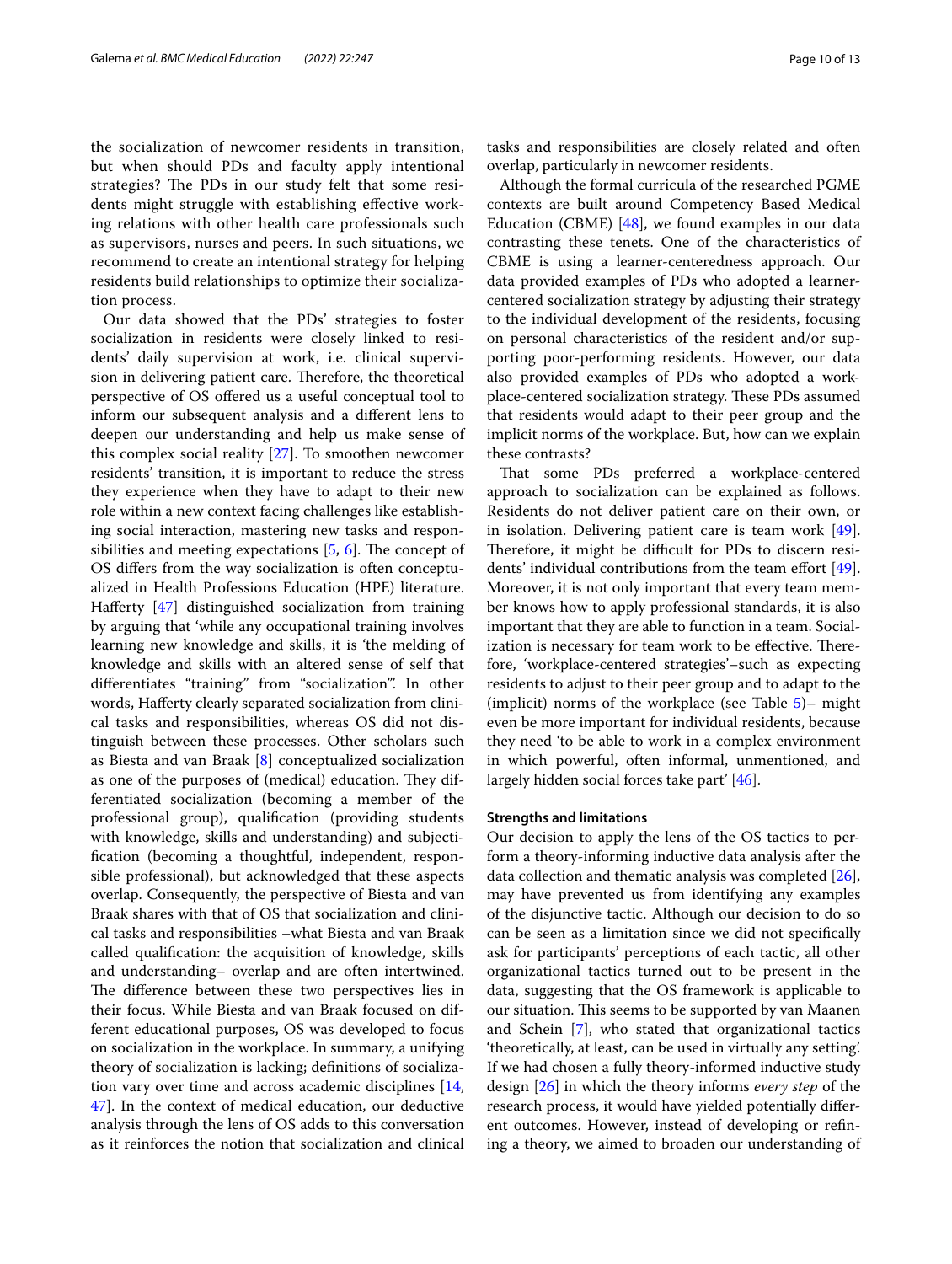Our study focused specifcally on organizational tactics, which were also described in the model of Bauer and Erdogan [[15](#page-11-14), [16](#page-12-0)] and adapted to ft the transition of undergraduate medical students into clinical clerkship and graduate nurse transition [\[17,](#page-12-1) [18](#page-12-2)]. A strength of our study may be that we conducted a deep exploration of organizational tactics PDs used to facilitate the socialization process of newcomer residents. Based on our results, we propose to slightly modify Bauer and Erdogan's model by adding to the organizational tactics that the process of socialization can be approached in diferent ways: as an explicit and intentional learning objective, or as an implicit and unintentional learning objective. Moreover, we could add the nuance that organizational tactics can be individual-centered as well as workplace-centered.

PDs were purposively sampled from diferent hospitals and diferent specialties. On the one hand, this can be seen as a strength because we explored the socialization process in diferent contexts, which may contribute to the transferability [\[23](#page-12-7), [27,](#page-12-11) [28](#page-12-12)] of our fndings. On the other hand, our sample size is limited and therefore the transferability [[23\]](#page-12-7) to other settings is limited. We believe, however, that the results of our study lay a foundation for future research in other settings, such as non-hospital settings and settings in diferent regions and countries.

We consider the diversity in our research team a strength of our study. Three team members (two residents and one PD) worked within and two outside the researched context. Their different perspectives, gained from lived experiences, helped us make sense of the results [[37\]](#page-12-20). We tried to optimize the quality of our design, analyses and interpretations by adopting a continuous iterative approach, in which we critically refected on the research process as it developed. The numerous discussions, refections and conversations may have resulted in a richer overall outcome.

#### **Future research**

We explored how PDs navigated newcomer residents through their socialization process. A next step would be to investigate how residents experience these organizational strategies. From OS literature we know that new situations may cause uncertainty [[15\]](#page-11-14) and that newcomer residents may be motivated to reduce these negative efects by learning the 'functional and social requirements of their newly assumed role as quickly as possible' [[7\]](#page-11-6). Future research should investigate the effectiveness of the diferent strategies, specifcally the extent to which each strategy afects newcomer residents' socialization.

Besides, a smooth transition of newcomers into an organization contributes to the continuation of the organization's mission, values, and performance [\[7](#page-11-6), [14](#page-11-13)]. Therefore, additional insight into PDs' socialization strategies would be useful to ease newcomer residents' transition. Future research involving a large group of PDs and faculty is needed to further unravel the relation between OS tactics, newcomer adjustment, and outcomes [\[15](#page-11-14)], and to deepen our understanding of efective organizational support to ease the transition of newcomer residents.

#### **Practical implications**

The results of our study uncovered a broad range of strategies PGME institutions PDs and faculty can use to facilitate the socialization process of newcomer residents. On an institutional level, these strategies can be used to improve PGME standards and inform faculty development courses [[50](#page-12-30)]. On a program level, PDs and faculty can gain valuable insights to facilitate the socialization process of newcomer residents and the possibility of switching between strategies, depending on the situation. They could, for instance, make socialization an intended learning outcome of PGME and/or the introduction program, because clear learning objectives are essential for adult learners like residents  $[46]$  $[46]$ . They could also adapt the introduction program by providing ample opportunity for newcomer residents to communicate with their supervisors and build relationships, especially in the beginning of residency training. Residents who struggle with establishing effective working relations with other health care professionals may need additional help. On a supervisor level, the results of our study may create awareness among supervisors of what they could do to ease the socialization process of newcomers. Although research shows that socialization is often an unintentional efect of implicit and informal learning, we argue that PDs should not rely on the implicit expectation that socialization between newcomer residents and supervisors comes naturally in daily practice [\[50](#page-12-30), [51\]](#page-12-31). As context shapes residents' learning, we recommend to foster dialogue between newcomer residents, their supervisors, PDs and/or faculty, to discuss the norms and culture of the training program and the PGME institution [[51](#page-12-31)].

## **Conclusion**

This study empirically illustrates that socialization will occur regardless of which strategy is used. We identifed six strategies PDs used in medical practice. Further inspection of these strategies showed that PDs' strategies may vary from considering socialization as an explicit learning objective to perceiving socialization as an unintentional efect of social interaction in the workplace.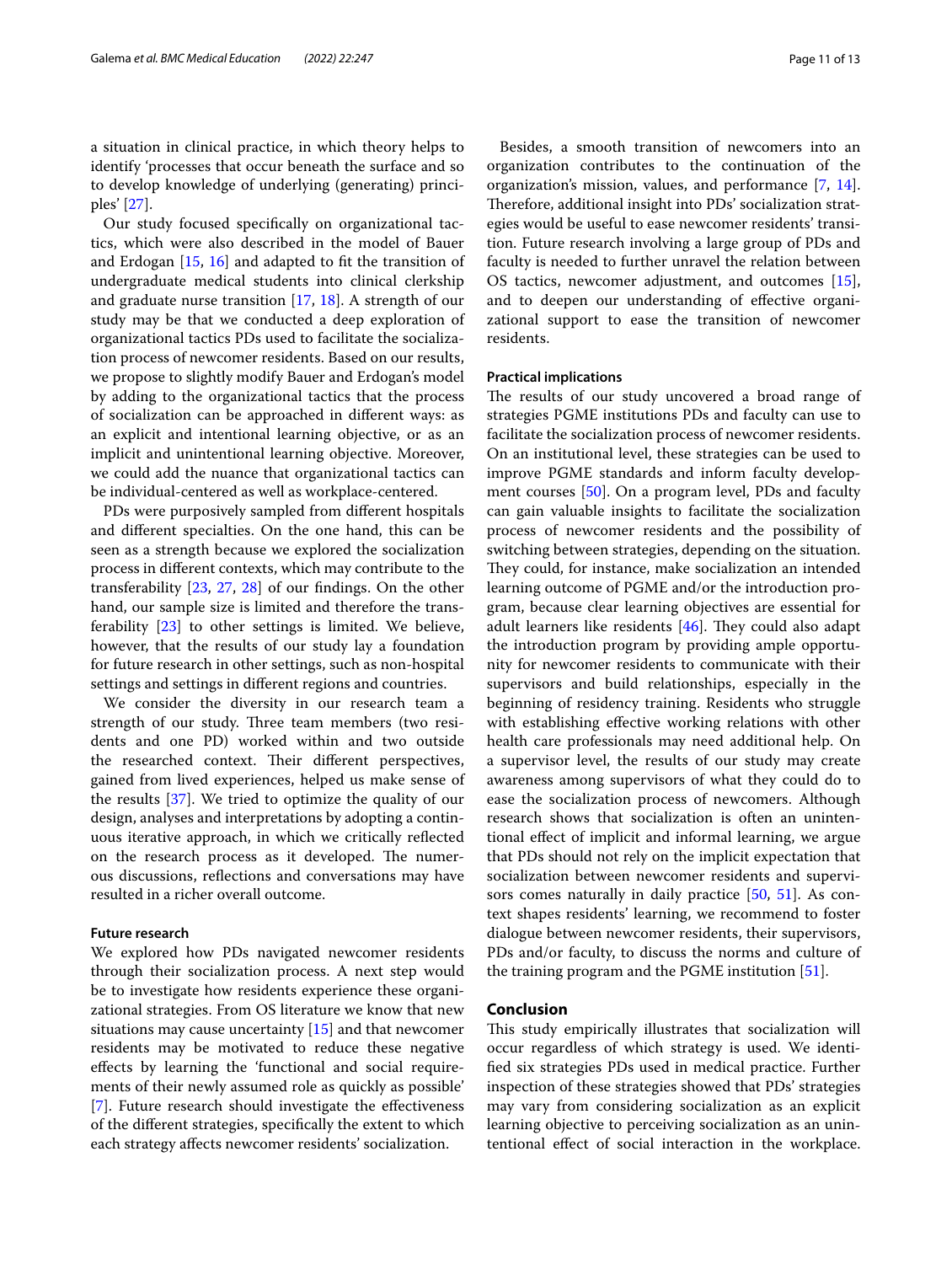Another overarching insight we uncovered was that PDs' strategies may vary from individual-centered to workplace-centered strategies. Although the workplacecentered strategy contrasts with the learner-centered approach of CBME, it seems essential for the socialization process. The findings of our study may increase the understanding among PGME institutions, PDs and faculty of what can and should be done to positively afect the socialization process of newcomer residents and help them 'learn the ropes'. Further research is needed to gain a deeper understanding of residents' perceptions of PD's efforts to facilitate their socialization process during transitions.

#### **Abbreviations**

GG: Gerbrich Galema; RD: Robbert Duvivier; JP: Jan Pols; DJ: Debbie Jaarsma; GW: Götz Wietasch; MB: Myrte Boer; CBME: Competency based medical education; HPE: Health Professions Education; OS: Organizational Socialization; PDs: Program directors; PIF: Professional identity formation; PGME: Postgraduate medical education; P1-17: Participant 1-17.

## **Supplementary Information**

The online version contains supplementary material available at [https://doi.](https://doi.org/10.1186/s12909-022-03315-9) [org/10.1186/s12909-022-03315-9](https://doi.org/10.1186/s12909-022-03315-9).

<span id="page-11-15"></span>**Additional fle 1.** Topic list.

#### **Acknowledgements**

We wish to acknowledge Myrte Boer (resident in anesthesiology) for her help during the coding process. We wish to acknowledge Tineke Bouwkamp-Timmer (information specialist) and Alice de Vos (native English speaker) for their help with proofreading, editing, and correcting the English language of the manuscript. We wish to acknowledge all the PDs and supervisors who have participated in this study for their time and effort.

#### **Authors' contributions**

Conception and design of the study: GG, RD, JP, DJ, GW. Acquisition of data: GG, JP. Analysis of data: GG, RD, JP. Interpretation of data: GG, RD, JP, DJ, GW. Drafting the manuscript: GG. Revising the manuscript critically for important intellectual content: RD, JP, DJ, GW. Final approval of the version submitted: GG, RD, JP, DJ, GW.

#### **Funding**

This research was funded by the Innovation and Scientifc Funding of the Northern Educational Region of the Netherlands ('Het Innovatie- en Wetenschapsfonds OOR Noord-Oost). This funding source had no role in the design of the study, data collection, analysis, interpretation of data and in writing the manuscript.

#### **Availability of data and materials**

The datasets used and/or analyzed during the current study are available from the corresponding author on reasonable request.

### **Declarations**

#### **Ethics approval and consent to participate**

The study was carried out in accordance with the Declaration of Helsinki. Ethical approval was obtained from the ethical review board of the Netherlands Association of Medical Education (#984). All participants provided written informed consent.

#### **Consent for publication**

Not applicable.

#### **Competing interests**

The authors declare that they have no competing interests.

#### **Author details**

<sup>1</sup> University of Groningen, University Medical Center Groningen, Department of Anesthesiology, Groningen, the Netherlands.<sup>2</sup> University of Groningen, University Medical Center Groningen, Center for Education Development and Research in health professions (CEDAR), Lifelong Learning, Education and Assessment Research Network (LEARN), Groningen, the Netherlands. <sup>3</sup>Parnassia Psychiatric Institute, The Hague, the Netherlands. <sup>4</sup> Faculty of Veterinary Medicine, Utrecht University, Utrecht, the Netherlands.

Received: 30 September 2021 Accepted: 28 March 2022

#### **References**

- <span id="page-11-0"></span>1. Teunissen PW, Watling CJ, Schrewe B, Asgarova S, Ellaway R, Myers K, et al. Contextual competence: how residents develop competent performance in new settings. Med Educ. 2021;55:(9):1–10.
- <span id="page-11-1"></span>2. Ohde S, Deshpande GA, Takahashi O, Fukui T. Diferences in residents' selfreported confdence and case experience between two post-graduate rotation curricula: results of a nationwide survey in Japan. BMC Med Educ. 2014;14(1):1–10.
- <span id="page-11-2"></span>3. Brennan N, Corrigan O, Allard J, Archer J, Barnes R, Bleakley A, et al. The transition from medical student to junior doctor: today's experiences of tomorrow's doctors. Med Educ. 2010;44(5):449–58.
- <span id="page-11-3"></span>4. Hurst C, Kahan D, Ruetalo M, Edwards S. A year in transition: a qualitative study examining the trajectory of frst year residents' well-being. BMC Med Educ. 2013;13(1):96 Available from: [https://bmcmededuc.biome](http://dx.doi.org/10.1186/1472-6920-13-96) [dcentral.com/articles/10.1186/1472-6920-13-96.](http://dx.doi.org/10.1186/1472-6920-13-96)
- <span id="page-11-4"></span>5. Prince K, Van de Wiel M, Van der Vleuten C, Boshuizen H, Scherpbier A. Junior doctors' opinions about the transition from medical school to clinical practice: a change of environment. Educ Heal Chang Learn Pract. 2004;17(3):323–31 Available from: [http://www.informaworld.com/openu](http://dx.doi.org/10.1080/13576280400002510&magic=crossref%7C%7CD404A21C5BB053405B1A640AFFD44AE3) rl?genre=article&doi=[10.1080/13576280400002510&magic](http://dx.doi.org/10.1080/13576280400002510&magic=crossref%7C%7CD404A21C5BB053405B1A640AFFD44AE3)=crossref% [7C%7CD404A21C5BB053405B1A640AFFD44AE3.](http://dx.doi.org/10.1080/13576280400002510&magic=crossref%7C%7CD404A21C5BB053405B1A640AFFD44AE3)
- <span id="page-11-5"></span>6. Teunissen PW, Westerman M. Opportunity or threat: the ambiguity of the consequences of transitions in medical education. Med Educ. 2011;45(1):51–9.
- <span id="page-11-6"></span>7. Van Maanen J, Schein EH. Toward a theory of organizational socialization. Res Organ Behav. 1979;1:209–64.
- <span id="page-11-7"></span>8. Biesta GJJ, van Braak M. Beyond the medical model: thinking differently about medical education and medical education research. Teach Learn Med. 2020;32(4):449–56 Available from: [https://www.tandfonline.com/](http://dx.doi.org/10.1080/10401334.2020.1798240) [doi/full/10.1080/10401334.2020.1798240.](http://dx.doi.org/10.1080/10401334.2020.1798240)
- <span id="page-11-8"></span>9. Haferty FW, Castellani B. The hidden curriculum: a theory of medical education. In: Brosnan C, Turner BS, editors. Handbook of the sociology of medical education. London and New York: Taylor & Francis; 2009. p. 15–35.
- <span id="page-11-9"></span>10. Cruess RL, Cruess SR, Boudreau JD, Snell L, Steinert Y. Reframing medical education to support professional identity formation. Acad Med. 2014;89(11):1446–51.
- <span id="page-11-10"></span>11. Cruess RL, Cruess SR, Boudreau JD, Snell L, Steinert Y. A schematic representation of the professional identity formation and socialization of medical students and residents: a guide for medical educators. Acad Med. 2015;90(6):718–25.
- <span id="page-11-11"></span>12. Haruta J, Ozone S, Hamano J. Doctors' professional identity and socialisation from medical students to staff doctors in Japan: narrative analysis in qualitative research from a family physician perspective. BMJ Open. 2020;10(7):1–11.
- <span id="page-11-12"></span>13. Volpe RL, Hopkins M, Haidet P, Wolpaw DR, Adams NE. Is research on professional identity formation biased? Early insights from a scoping review and metasynthesis. Med Educ. 2019;53(2):119–32.
- <span id="page-11-13"></span>14. Chao GT. Organizational socialization: background, basics, and a blueprint for adjustment at work. In: Kozlowski SWJ, editor. The Oxford handbook of organizational psychology, vol. 1. Oxford: Oxford University Press; 2012. p. 1–66.
- <span id="page-11-14"></span>15. Bauer TN, Bodner T, Erdogan B, Truxillo DM, Tucker JS. Newcomer adjustment during organizational socialization: a meta-analytic review of antecedents, outcomes, and methods. J Appl Psychol. 2007;92(3):707–21.